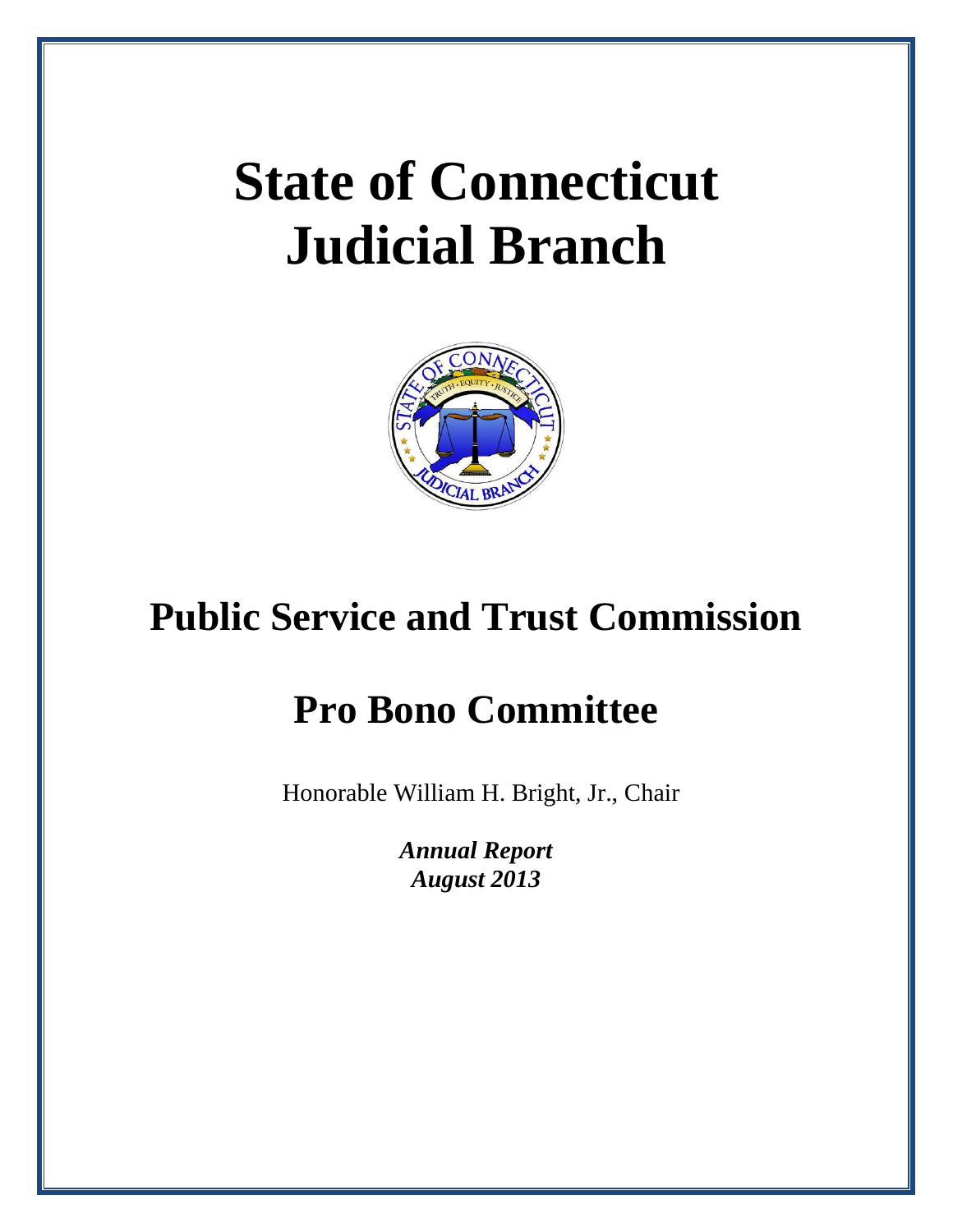#### **TABLE OF CONTENTS**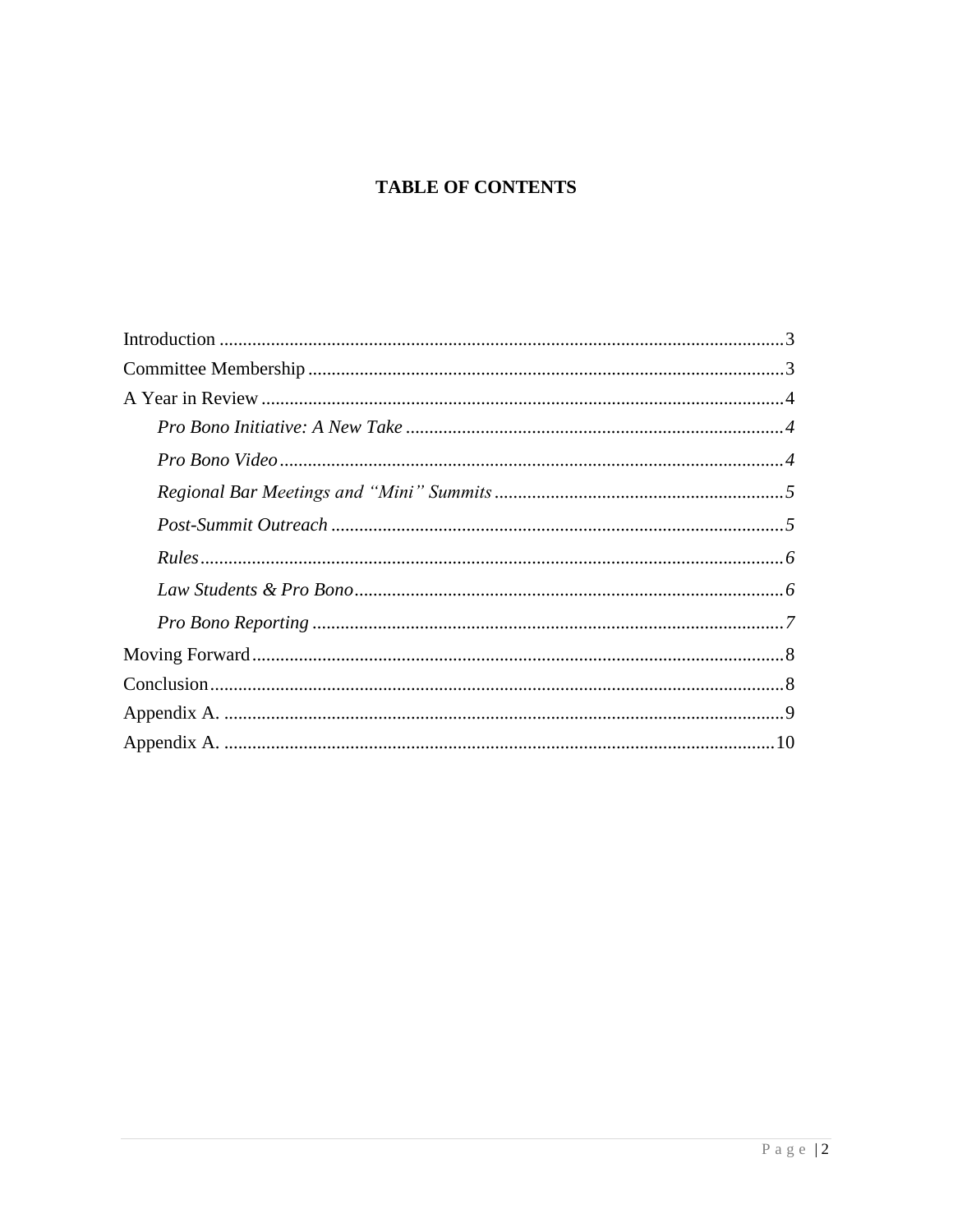## <span id="page-2-0"></span>**Introduction**

*"There can be no equal justice where the kind of trial a man gets depends on the amount of money he has."* - U.S. Supreme Court Justice Hugo Black, 1964

It has been nearly two years since the success of the Pro Bono Summit in October 2011, and Judge Bright and the Pro Bono Committee have continued their work, reaching out to the legal community, listening to and addressing concerns; and broadening their scope through new and innovative approaches to pro bono. This sustained effort has demonstrated the Judicial Branch's commitment and steadfast dedication to the underlying principles of pro bono work - that is, providing access to justice to Connecticut's citizens who might otherwise find themselves lost in our justice system because their voices are too small and their resources too scarce. Nowhere has this dedication been more apparent than in the post-summit outreach to Connecticut's large firms and corporations, local bar associations and law schools. Chief Justice Rogers and Judge Bright have personally met with the managing partners and in-house counsel from many of Connecticut's large firms and corporations. They have convened with local bar leaders, attended regional pro bono summits, and have reached out to Connecticut's law school deans to establish an on-going dialogue about how law students, the future of Connecticut's legal profession, can make a difference through their contributions to pro bono service.

The Pro Bono Committee has fostered an environment of inclusion and collaboration, understanding that Connecticut's dynamic legal community would not benefit from a "one-size fits all" model of pro bono service. In fact, at this year's CBA Annual Meeting, Chief Justice Rogers addressed the attendees and stressed the need to respond to our changing legal landscape, "*The answer is clear: both the courts and the bar must continue to change the way we do business.* She added, "*In-action is not an option. In fact, to resist change is to risk irrelevance".* So, the work of the Pro Bono Committee continues into its third year and with staunch support from the legal aid community, the Committee endeavors to create an environment where pro bono service is an ingrained part of our legal culture and a bedrock of the future of our legal profession.

### <span id="page-2-1"></span>**Committee Membership**

Some members of the Pro Bono Committee also serve as members of the Access to Justice Commission and the Committee reports annually to the Access to Justice Commission on the status and progress of their recommendations. The Pro Bono Committee also reports annually to the Chief Justice.

#### **Committee Members**

Hon. William H. Bright, Jr., Chair Attorney Lester J. Arnold Attorney Alice Bruno Attorney Alfred Casella Attorney Jan Chiaretto Attorney William H. Clendenen, Jr. Attorney Sharon Dornfeld Attorney Mark Dubois Attorney Steve Eppler-Epstein Professor Timothy Everett Attorney Edward Heath

Attorney Norman Janes Attorney Timothy Johnston Hon. Timothy R.E. Keeney Attorney Dwight Merriam Attorney Catherine Mohan Attorney Susan Nofi-Bendici Attorney Mark Nordstrom Attorney Jill Plancher Attorney Jonathan Shapiro Attorney Sylvia Rutkowska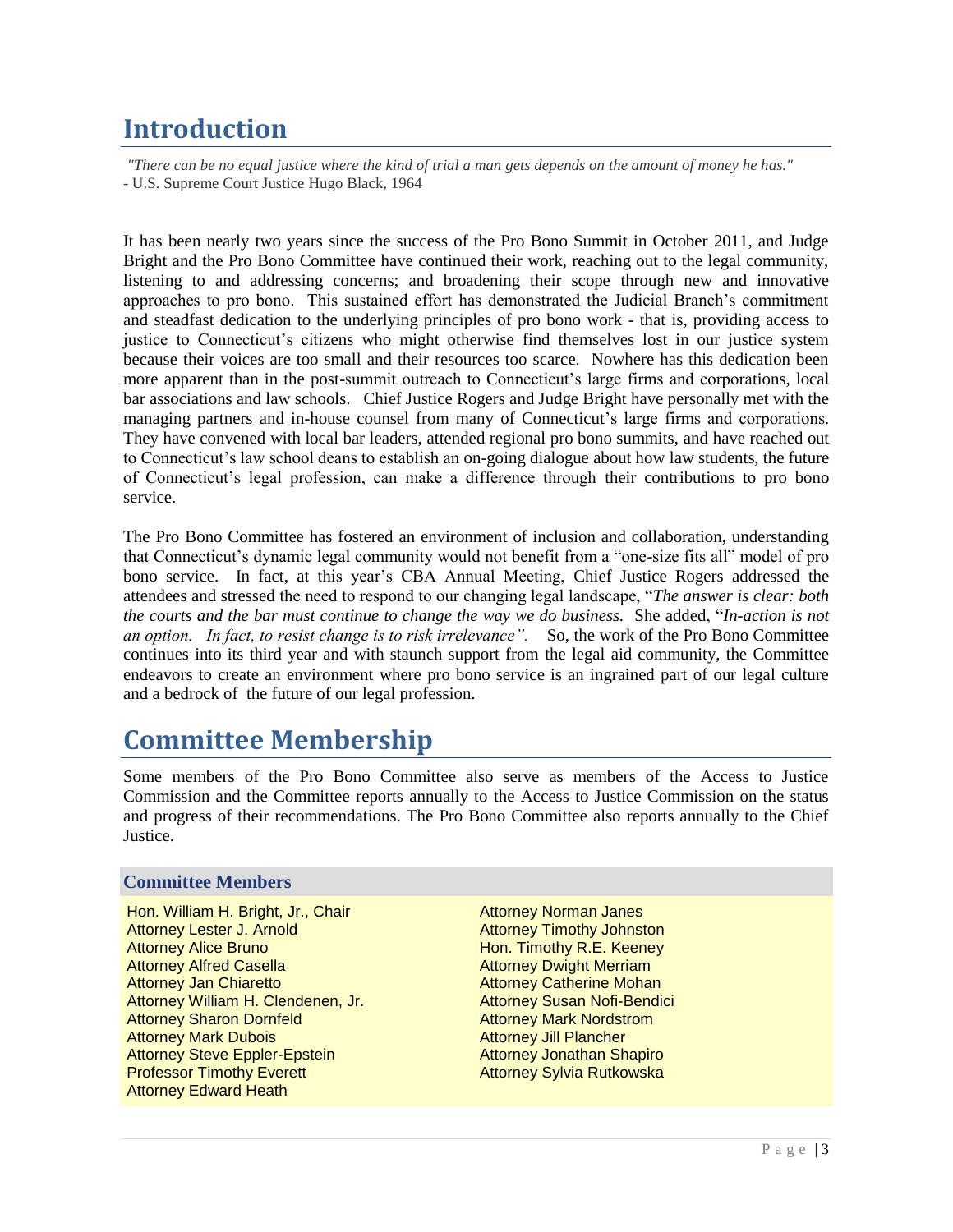## <span id="page-3-0"></span>**A Year in Review**

#### <span id="page-3-1"></span>*Pro Bono Initiative: A New Take*

On November 14, 2012, the Connecticut Judicial Branch Pro Bono Committee, Connecticut Bar Association Young Lawyers Section (YLS), and the Connecticut Bar Foundation presented a new take on pro bono centered around the documentary film *Crime After Crime*. The film tells the story of Debbie Peagler, a victim of domestic violence, who was incarcerated for over 26 years for her involvement in the murder of her abusive husband. The film was particularly relevant to the work of the Pro Bono Committee because Ms. Peagler's habeas case was handled pro bono by two young land-use lawyers, underscoring not only the critical need for pro bono work, but also demonstrating that lawyers can make a difference even in an area of practice that may be unfamiliar to them.

The event, which included a brief reception and remarks by Chief Justice Rogers and Judge Bright, was held at Yale Law School and provided approximately 100 attendees the opportunity to not only watch the documentary film, but also a chance to attend the annual YLS pro bono fair to connect with the various legal aid vendors to learn more about the array of pro bono opportunities that are available. The fair was a great success in large part as a result of contributions by Attorneys Dwight Merriam, Sylvia Rutkowska and Jonathan Shapiro. It should be noted that this Pro Bono Initiative was formally recognized by the ABA, and the State of Utah expressed interest in replicating the event for pro bono attorneys in their state.

In addition, this event served as the kick-off to the YLS pro bono campaign to raise \$1 million worth of pro bono services from March-May 2013. In collaboration with the Pro Bono Network, the goal of the campaign was to collect pro bono pledges from firms and individual attorneys amounting to \$1 million worth of pro bono services - the equivalent of 4000 hours at a rate of \$250 per hour The response was overwhelmingly positive - nearly 50 individuals and/or law firms signed the pledge committing to jointly perform 4211 pro bono hours during this three-month period. In fact, the number of pro bono hours performed in connection with the YLS campaign actually was double what was anticipated, equaling over \$2 million worth of pro bono services.

#### <span id="page-3-2"></span>*Pro Bono Video*

In May 2012, Statewide Legal Services staffer Claudia Magnan attended the ABA Equal Justice Conference in Jacksonville, Florida where she watched a promotional pro bono video created in 2008 by the Florida Bar Foundation in conjunction with a paid consultant called the "*One"* campaign. The Florida campaign used the slogan of "One Client, One Attorney, One Promise" and was built on the premise that if every attorney took just one pro bono case, the positive impact on the number of low income clients who would be afforded legal representation as a result, would be overwhelming.

Hoping to create something similar for Connecticut, Ms. Magnan secured a commitment from Northeast Legal Video to film Connecticut's pro bono video at no cost. The concept of creating a pro bono video for Connecticut was whole-heartedly endorsed by the Pro Bono Committee and Attorney Eppler-Epstein, on behalf of the Pro Bono Committee and the legal services community began working with Northeast Legal Video to produce and create a pro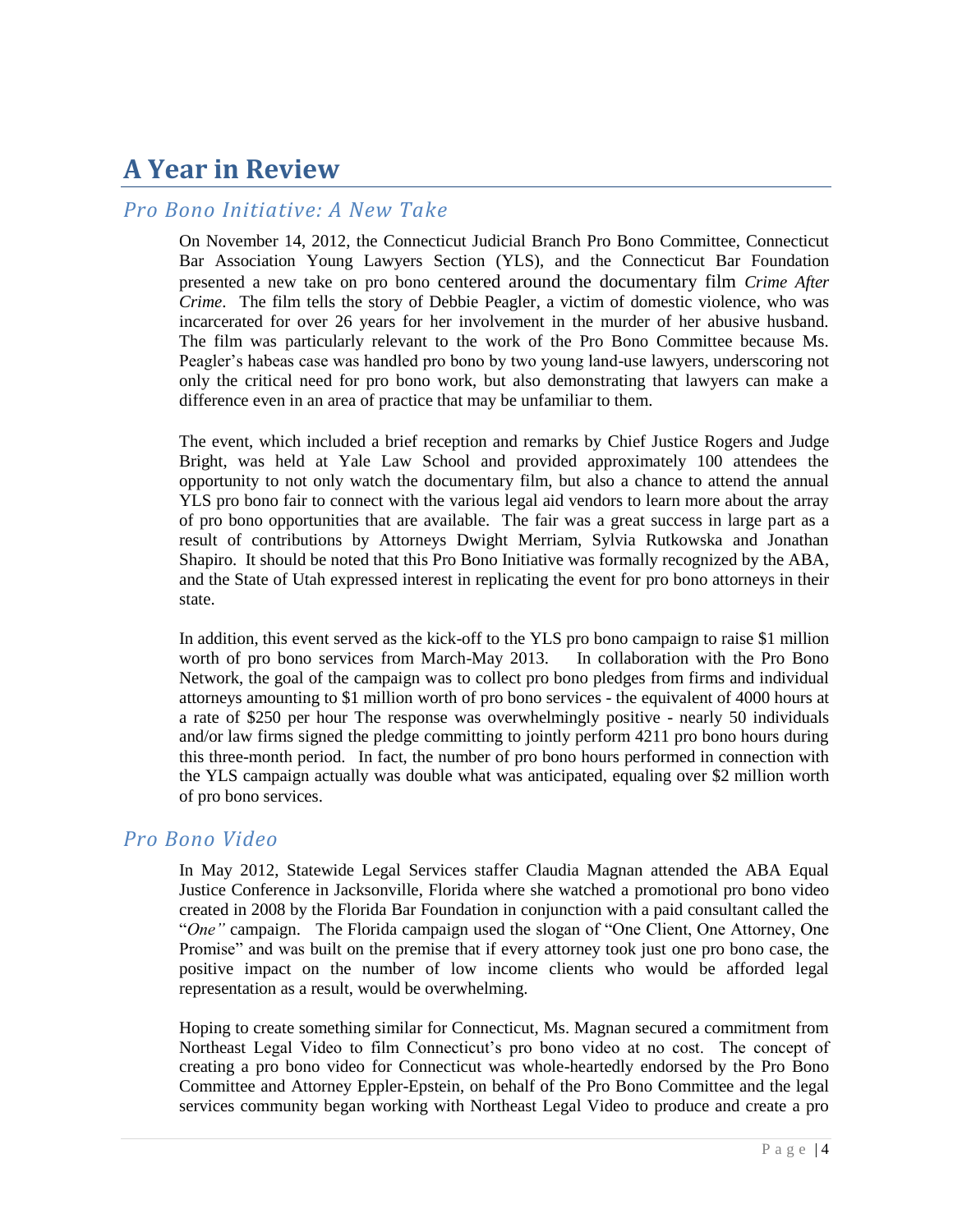bono marketing video modeled after the Florida "One" campaign. Connecticut's video will highlight the theme that pro bono work is meaningful for both the attorney and the client. Both Governor Malloy and Chief Justice Rogers have recorded segments for the video speaking about the need for and the importance of pro bono services in Connecticut. The video will also touch upon issues related to pro bono such as training, support and malpractice insurance. The Pro Bono Committee hopes to have the video completed by fall 2013.

#### <span id="page-4-0"></span>*Regional Bar Meetings and "Mini" Summits*

Shortly after the Pro Bono Summit in October 2011, Chief Justice Rogers and Judge Bright attended several regional or "mini" pro bono summits sponsored by local bar associations. One such regional summit was held by the New Haven County Bar Association and was attended by approximately 50 attorneys. The summit attendees were given information on the pro bono portal and catalog and Judge Bright addressed the group about the importance of and the need for more pro bono service in Connecticut.

Judge Bright attended and participated in the Windham Bar Association's regional meeting on April 8, 2013, however, while other local bar associations such as Tolland, New London and Danbury have expressed interest in holding regional bar functions of their own, coordination of these events has been slow as a result of logistical roadblocks such as scheduling and availablity of attendees.

#### <span id="page-4-1"></span>*Post-Summit Outreach*

Chief Justice Rogers and Judge Bright continued their outreach to many large law firms and corporations to determine if there were signature projects that might be of interest and how the Judicial Branch could help to facilitate the successful implementation of these initiatives. The goal of this outreach was to ask the firms and corporations what areas of the law they are interested in and to not be bound by the restrictions of their respective practice areas. Instead, Chief Justice Rogers and Judge Bright offered assistance with training the pro bono attorneys if the subject area was one that was unfamiliar to the firm or corporation.

For example, Chief Justice Rogers and Judge Bright met with the partners from Bingham McCutchen to discuss how they could participate in the Judicial Branch's Volunteer Attorney Program for foreclosures. Also of note are signature projects implemented by Cummings & Lockwood to provide assistance in Probate Court with pro bono appointments for conservators and a cooperative pro bono project between Robinson & Cole, General Electric and Community Health Center in Norwalk to provide positive medical/legal intervention for indigent clients in domestic violence, housing cases involving children and employment cases. The post-summit outreach has additionally resulted in interest by the intellectual property firm Edwards Wildman in Stamford in taking on pro bono eviction defense cases and other pro bono initiatives undertaken by Halloran & Sage, Updike, Kelly & Spellacy, Day Pitney, Murtha Cullina and Robinson & Cole.

The Robinson & Cole project provides pro bono attorneys in the Middletown and Hartford Judicial Districts to assist applicants with their restraining order applications and, if appropriate, provides the applicant with pro bono counsel for their restraining order hearing. Since August 2012, twelve Robinson & Cole lawyers have devoted over 400 hours of pro bono time to assisting unrepresented parties through the restraining order process. The attorneys volunteer during two family short calendar days in Middletown and two family short calendar days in Hartford each month.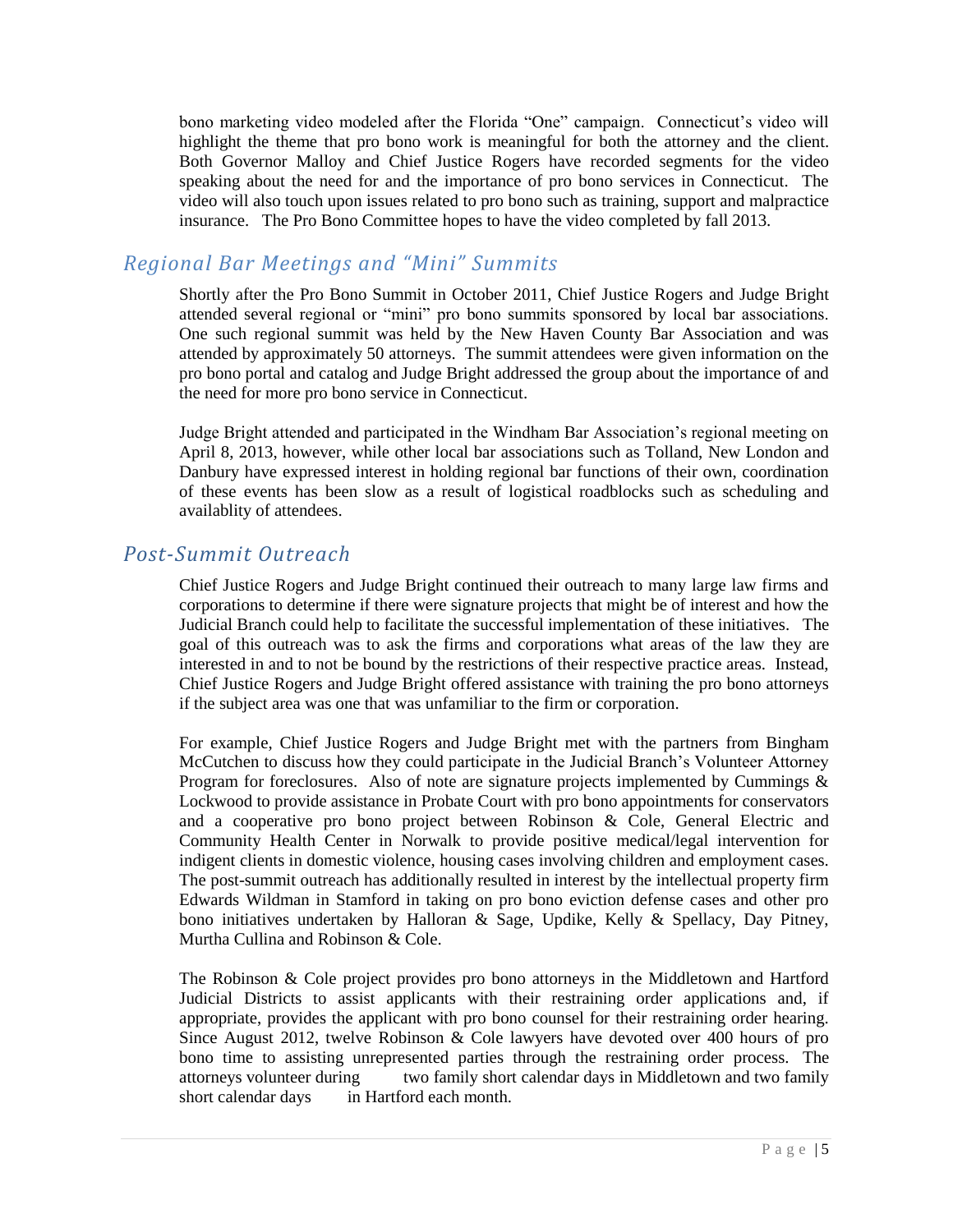Although Robinson & Cole independently sponsors and administers the program, Chief Administrative Judge Lynda Munro has been instrumental in the undeniable success the program. Judge Munro supported the program as a model for firms administering their own pro bono programs in our family courts. Beginning in early 2012, Judge Munro worked with members of the State's Judiciary, Family Relations, Court Operations and volunteer attorneys as the firm developed and put the program into action. She has been an instrumental part of the continual work of making sure that the program is consistent with the Judicial Branch's pro bono goals of providing access to justice to those who need it most.

#### <span id="page-5-0"></span>*Rules*

On January 1, 2013, changes to Practice Book section 2-15A – *Authorized House Counsel* became effective and provide authorized house counsel with the ability to participate in pro bono programs in Connecticut under the supervision of an organized legal aid society, state or local bar association or a member of the Connecticut bar working on the same pro bono project. Similarly, a set of rules providing retired attorneys with the ability to participate in pro bono programs becomes effective on January 1, 2014. The provisions of these rules also require that the retired attorney providing pro bono services be subject to supervision by an organized legal aid society, state or local bar association or a court-affiliated pro bono program. These rule changes were a tremendous boon for the pro bono initiative in Connecticut as in-house attorneys and attorneys who have elected retirement status have historically been unable to participate in pro bono programs under the old rules.

In fact, even though the rules regarding retired attorneys are not effective until next year, several attorneys who have retired from the practice of law have started a CBA sponsored "lawyer for the day" program at the Centralized Small Claims courthouse in Hartford. The program provides the opportunity for self-represented parties with questions about small claims the opportunity to speak with retired pro bono attorneys. The Connecticut Bar Association provides malpractice insurance for the volunteers who participate in the program.

Also, on June 14, 2013, by a unanimous vote of the Superior Court judges, Connecticut adopted a set of rules which provide for the filing of limited appearances for specific court events or proceedings in matters designated by the Chief Court Administrator. Similarly, upon completion of the representation as described in the limited appearance, the rules provide for the filing of a Certificate of Completion which, upon filing, terminates the attorney's obligation to the client without the necessity for leave of court. In addition, under the newly adopted rules, attorneys in Connecticut who may assist clients in preparing pleadings, motions or other documents to be filed with the court, must insert a notation "prepared with the assistance of counsel" on any pleadings, motions or documents prepared by the attorney. These new rules become effective October 1, 2013. Legal aid providers believe that these rule changes will make it easier for attorneys to take on pro bono assignments without feeling overwhelmed.

#### <span id="page-5-1"></span>*Law Students & Pro Bono*

So much of the work of the Pro Bono Committee has centered not only around increasing the awareness of pro bono service in Connecticut, but on ways to energize and involve larger, more dynamic populations of the legal community in pro bono service. This focus has naturally led the Committee to the doorstep of Connecticut's 3 law schools – University of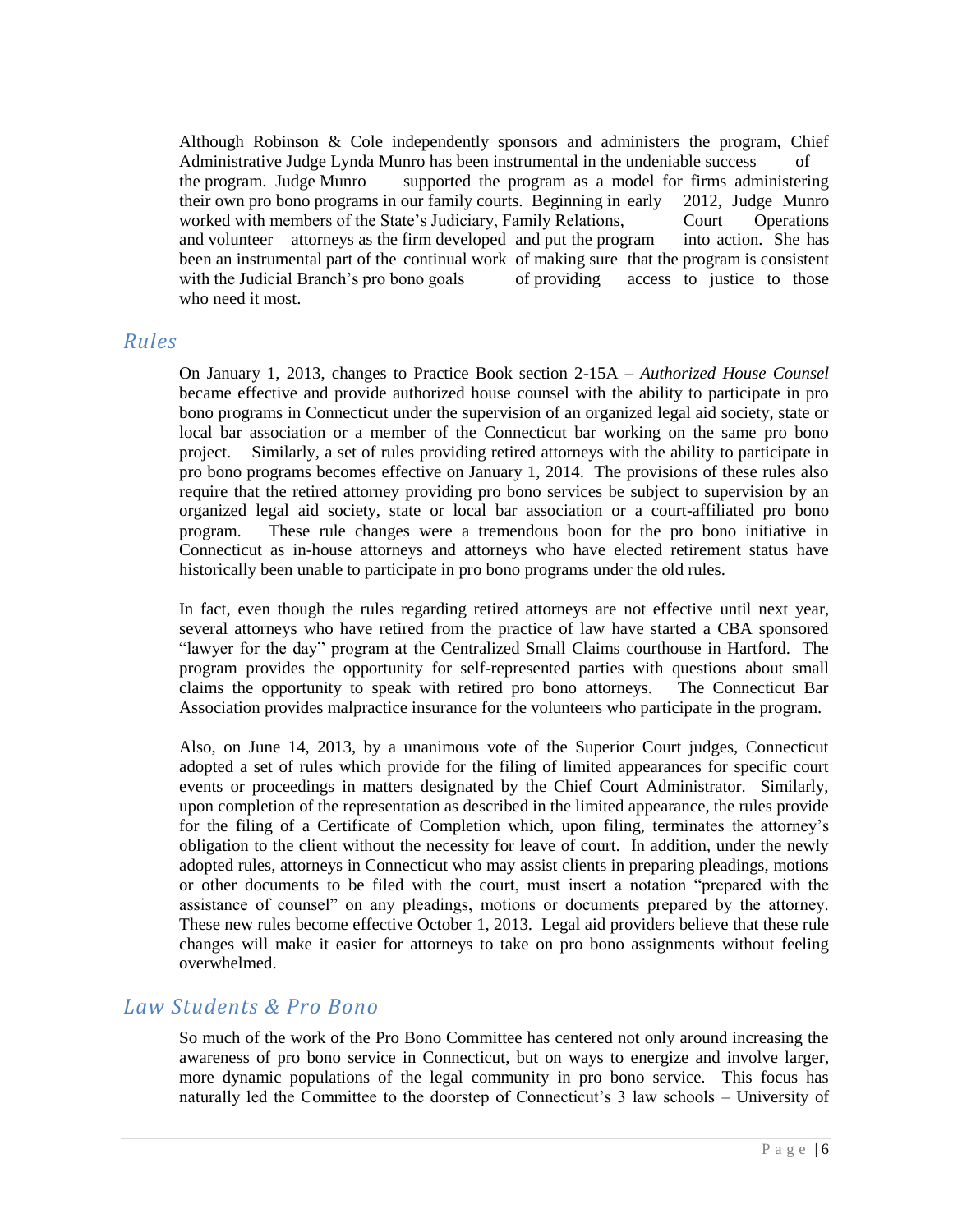Connecticut, Quinnipiac University and Yale University School of Law. Since its inception, the Pro Bono Committee has fostered and nurtured relationships with the Deans of these law schools; calling upon them to integrate the message of pro bono into their law school curriculums and encouraging them to involve their law students in pro bono work as early as the first year. Chief Justice Rogers and Judge Bright continue to meet with the law school Deans to develop new and inventive ideas to get law students and law schools more involved and invested in pro bono work.

#### <span id="page-6-0"></span>*Pro Bono Reporting*

In January 2012, the Pro Bono Committee developed a voluntary survey that became part of the annual electronic attorney registration. The purpose of the anonymous survey was to try to develop a baseline for how much pro bono legal work is being done in the state. The questions asked on the survey were intended to get a general sense of how many pro bono hours are being completed, and, the survey was kept intentionally short and simple so as not to discourage participation. The survey was posted again as part of the annual registration process in 2013.

During the first two month period in 2012 that the survey was posted, 18,551 attorneys responded. Of that total number, 12,603 attorneys reported that they engaged in "0" hours of pro bono service, 1,843 attorneys reported that they performed between 1-10 hours of pro bono service, 1,452 reported between 11-20 hours, 1,029 attorneys reported performing between 21-35 hours of service, another 616 attorneys reported 36-50 hours of service and finally, 1,008 attorneys responded that they performed 51 hours or more of pro bono service during 2011. 8, 935 attorneys declined to participate in the survey.

In 2013, the survey results were remarkably similar. 17,350 attorneys responded to the survey. Of that total number, 11,294 attorneys reported that they performed "0" hours of pro bono service, 1,848 attorneys reported that they performed between 1-10 hours of pro bono service, 1,451 reported between 11-20, 1,120 attorneys reported performing between 21-35 hours, another 625 reported performing 36-50 hours of service and finally, 1,012 attorneys responded that they performed 51 hours or more of pro bono service during 2012. 11,010 attorneys declined to participate in the survey.

The goal of the survey is simply to see whether the Committee's efforts (and those of others) have had any positive effect on the amount of pro bono work done in Connecticut. **See Appendix A**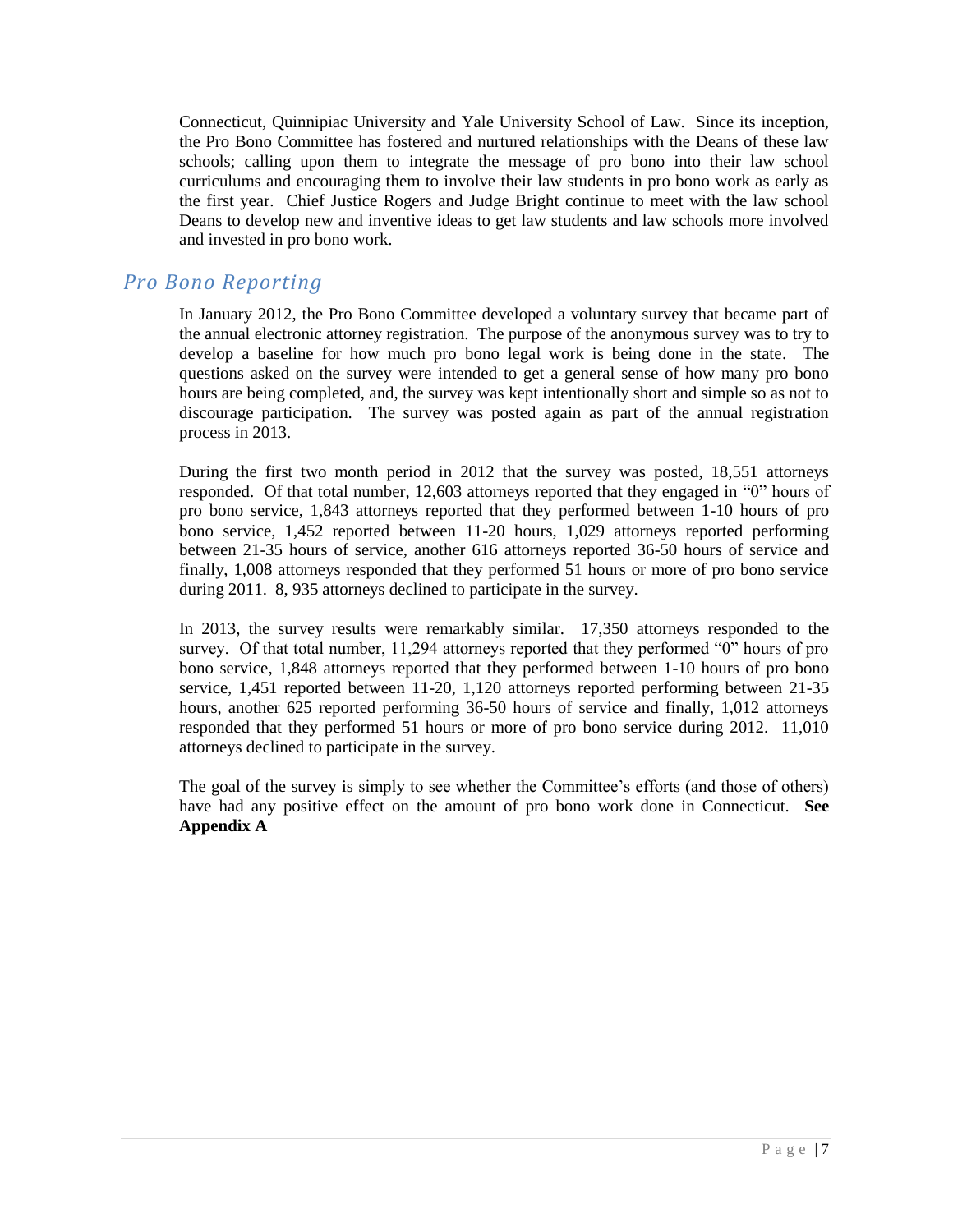## <span id="page-7-0"></span>**Moving Forward**

In April 2013, Judge Bright and the Pro Bono Committee formed 5 new workgroups under the broad pro bono umbrella. It is envisioned that these workgroups will carry the Committee through the next phase of its work; addressing the barriers to pro bono service and spreading the message across the legal community and beyond.

The following workgroups have been formed:

- **1. Recognition** this workgroup will study and recommend effective, concrete ways that the Branch and the Bar can formally recognize the contributions of pro bono attorneys;
- **2. Rules** this workgroup will study and recommend ways to increase awareness of recent rule changes through marketing and communication with the bar and will further recommend additional rule changes (Rules of Professional Conduct and Practice Book) to further the global cause of pro bono service;
- **3. Follow-up Summit –** this workgroup will examine the existing body of work on pro bono outreach, post-summit 2011 and will study ways to reinforce the goals and philosophies of the Pro Bono Summit and make recommendations to further build upon the broad foundation established by this event;
- **4. In-house Counsel** this workgroup will study the unique relationship between in-house attorneys and pro bono service including effective outreach and communication, rules, and the impact of retirement on in-house attorneys in Connecticut and their ability to (continue to) perform pro bono services in the absence of in-house status;
- **5. Law Schools -** this workgroup will study recent changes in law school curriculum in Connecticut and in other states, and will recommend ways to increase and foster pro bono involvement by law students.

### <span id="page-7-1"></span>**Conclusion**

The legal landscape as we know it is changing and the work of the Pro Bono Committee continues to be innovative in its approach to pro bono service through the constant collaboration with the legal aid community, law schools, large and small firms, solo practitioners and the business community. This collaborative approach to pro bono has, in and of itself, thrust Connecticut into the forefront of the pro bono message. Under Judge Bright's continued leadership, the Committee is casting an even broader net to ensure that the cause of pro bono and its underlying message of access to justice do not become obsolete. It is more important than ever, that Connecticut's legal community including our fledgling law students, our most experienced attorneys, retired attorneys and all ranges and demographics in between become part of the movement to provide access to justice through increased pro bono service. Retired U.S. Supreme Court Justice Lewis Powell, Jr. perhaps said it best during his tenure as President of the American Bar Association, *"Equal justice under law is not merely a caption on the facade of the Supreme Court building, it is perhaps the most inspiring ideal of our society. It is one of the ends for which our entire legal system exists...it is fundamental that justice should be the same, in substance and availability, without \regard to economic status."*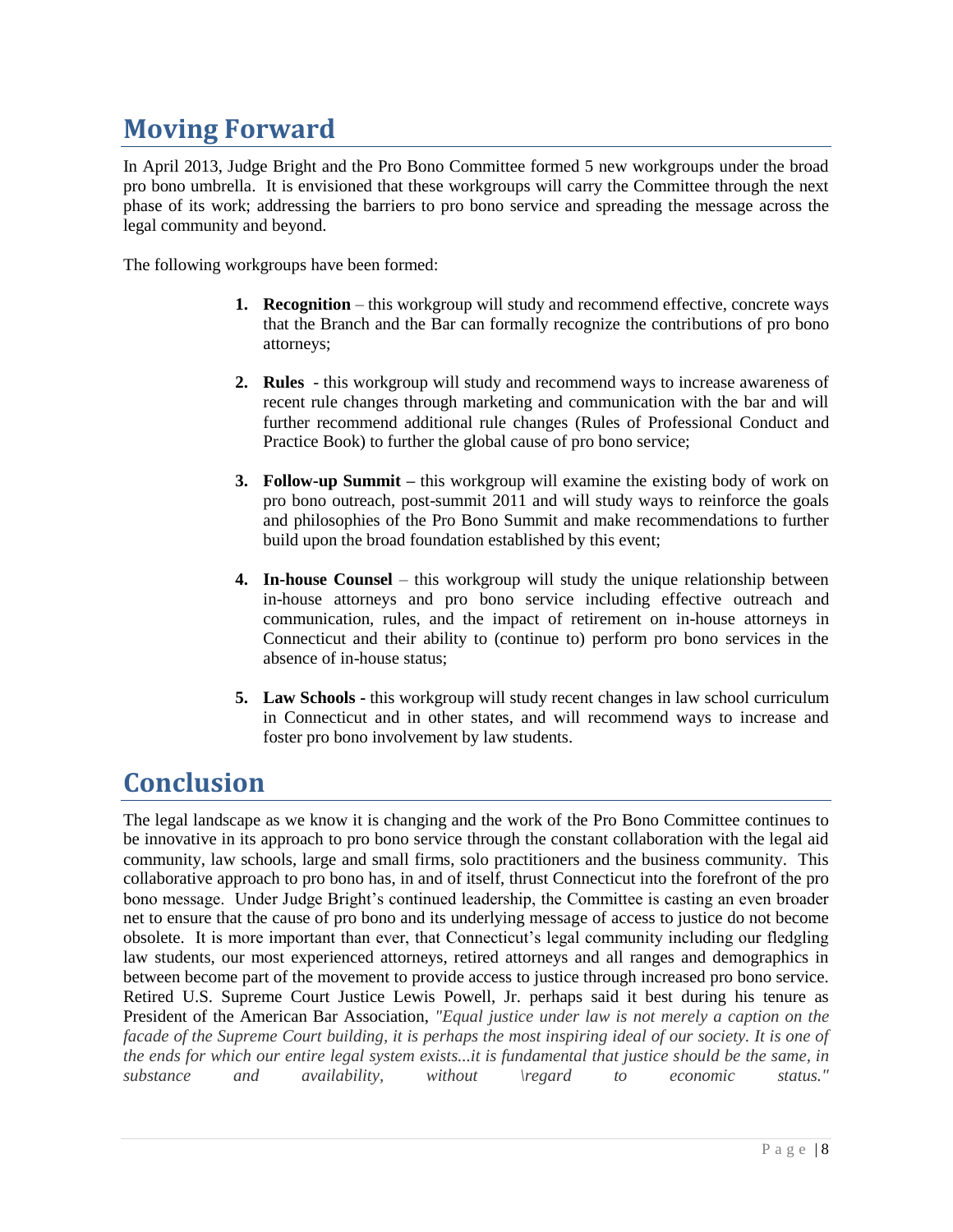### **Appendix A.**

## <span id="page-8-0"></span>**Pro Bono Survey Statistics**

**Survey Period: January 1, 2012 – March 16, 2012 08:45 AM**

**Report Date: March 16, 2012**

| Number of Attorneys Responded To Survey | 18551 |
|-----------------------------------------|-------|
| Number of Attorneys Declined Survey     | 8935  |

| <b>Pro Bono Hours</b> | <b>No of Attorneys</b> |
|-----------------------|------------------------|
| 0 hours               | 12603                  |
| 1-10 hours            | 1843                   |
| $11-20$ hours         | 1452                   |
| 21-35 hours           | 1029                   |
| 36-50 hours           | 616                    |
| 51+ hours             | 1008                   |
| <b>Total</b>          | 18551                  |